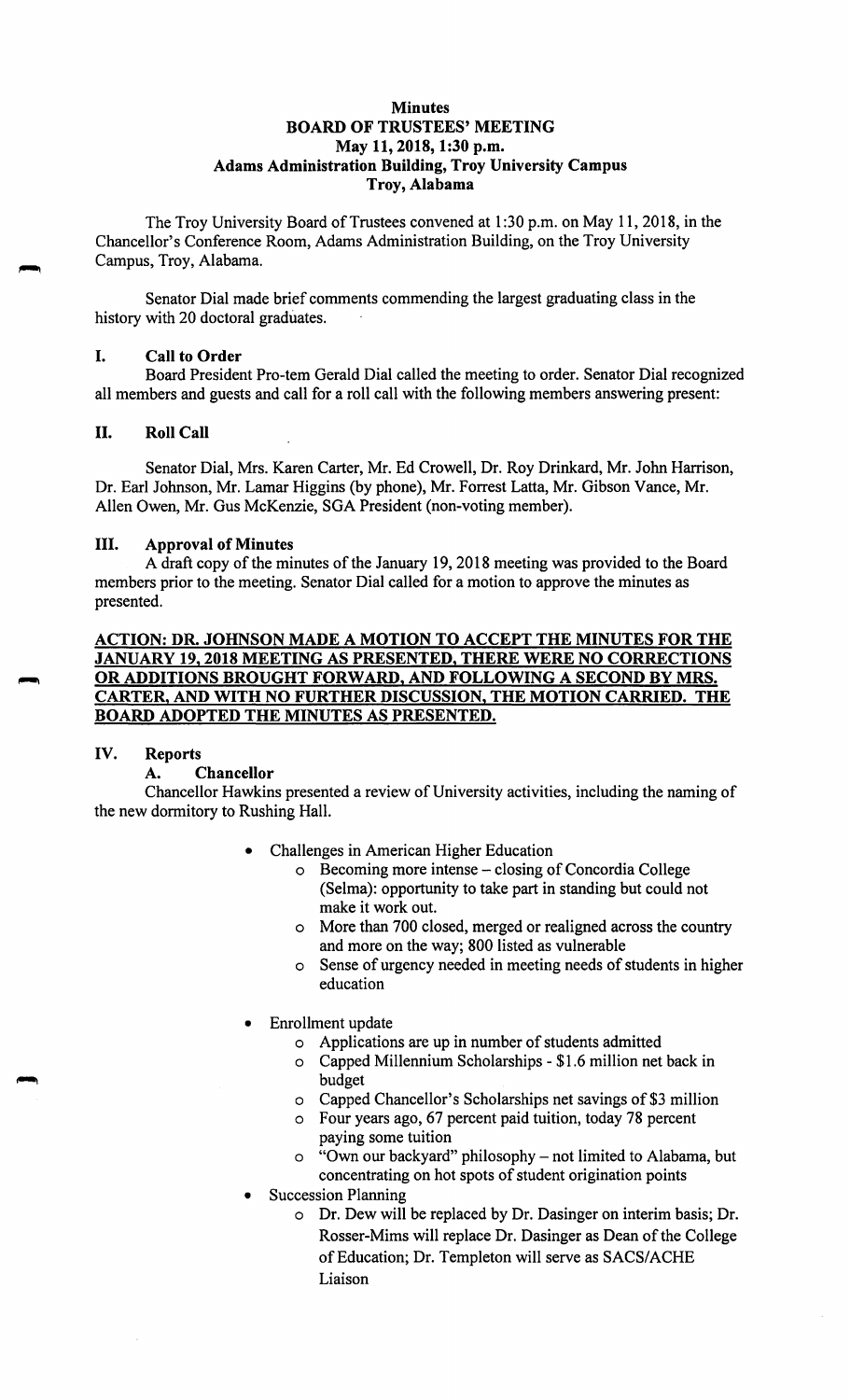Minutes Board of Trustees May 11, 2018  $2|P$ age

- The Road Ahead
	- o Build a great university by building great academic programs
	- o Explore options for a third doctoral degree
	- o Focus on employability of graduates
	- o Focus on Academic Quality
	- o Internationalization- Fall 2018 brings two new international partners in Vietnam; first graduates from Malaysian partner SEGI; NIBS accreditation; increased study abroad trips
	- o Enhanced international recruiting strategies Sohail Agboatwala new Associate Vice Chancellor for International Programs
	- $\circ$  Value and Values emphasis on quality programs and quality students; reinforce the Trojan Way; support for freedom of speech and freedom of expression

Dr. Hawkins presented various upcoming dates of importance to the Board.

## **B. Board Committee Reports**

#### • **Executive Committee, Honorable Gerald Dial**

Senator Dial presented the Executive Committee report, bringing forward a recommendation for the adoption of Resolution 1 reflected below naming a residence hall in honor of Lewis and Sue Rushing.

### **Resolution No. 1**

## **ACTION: ON THE MOTION OF MR. HARRISON, SECONDED BY MR. CROWELL, RESOLUTION 1 WAS ADOPTED WITHOUT DISSENT.**

#### **Resolution No. 1**

## **NAMING A RESIDENCE HALL** IN **HONOR OF LEWIS AND SUE RUSHING**

**WHEREAS,** Mr. Lewis Rushing and Carolyn "Sue" Coleman Rushing are members of the Troy University Class of 1965 who met during their undergraduate days at TROY where he was a member of the baseball team and she was a member of the library staff; and

**WHEREAS,** following their graduation from TROY, Mr. and Mrs. Rushing moved to Birmingham where he began a career with Alabama Power Company and she began a career as a Spanish teacher; and

**WHEREAS,** Mr. Rushing decided to go into the rental residency business by building one fourunit apartment; and

**WHEREAS,** from this humble beginning Lewis and Carolyn Rushing grew the business into what is known today as Penn Properties and consists of a vast network of rental apartments and condominiums across Birmingham and Jefferson County; and

**WHEREAS,** in 2015 Troy University completed construction on a residence hall located at the comer of University Avenue and Luther Drive known informally as "New Hall," which replaced the existing Alumni Hall; and

**WHEREAS,** it is a common practice of the Board of Trustees, upon recommendation of the Chancellor, to name buildings in honor of outstanding alumni and friends of Troy University; and

**WHEREAS,** in true Trojan Spirit, the Rushings, through ability, intelligence, and perseverance have built one of Alabama's foremost residential real estate development companies;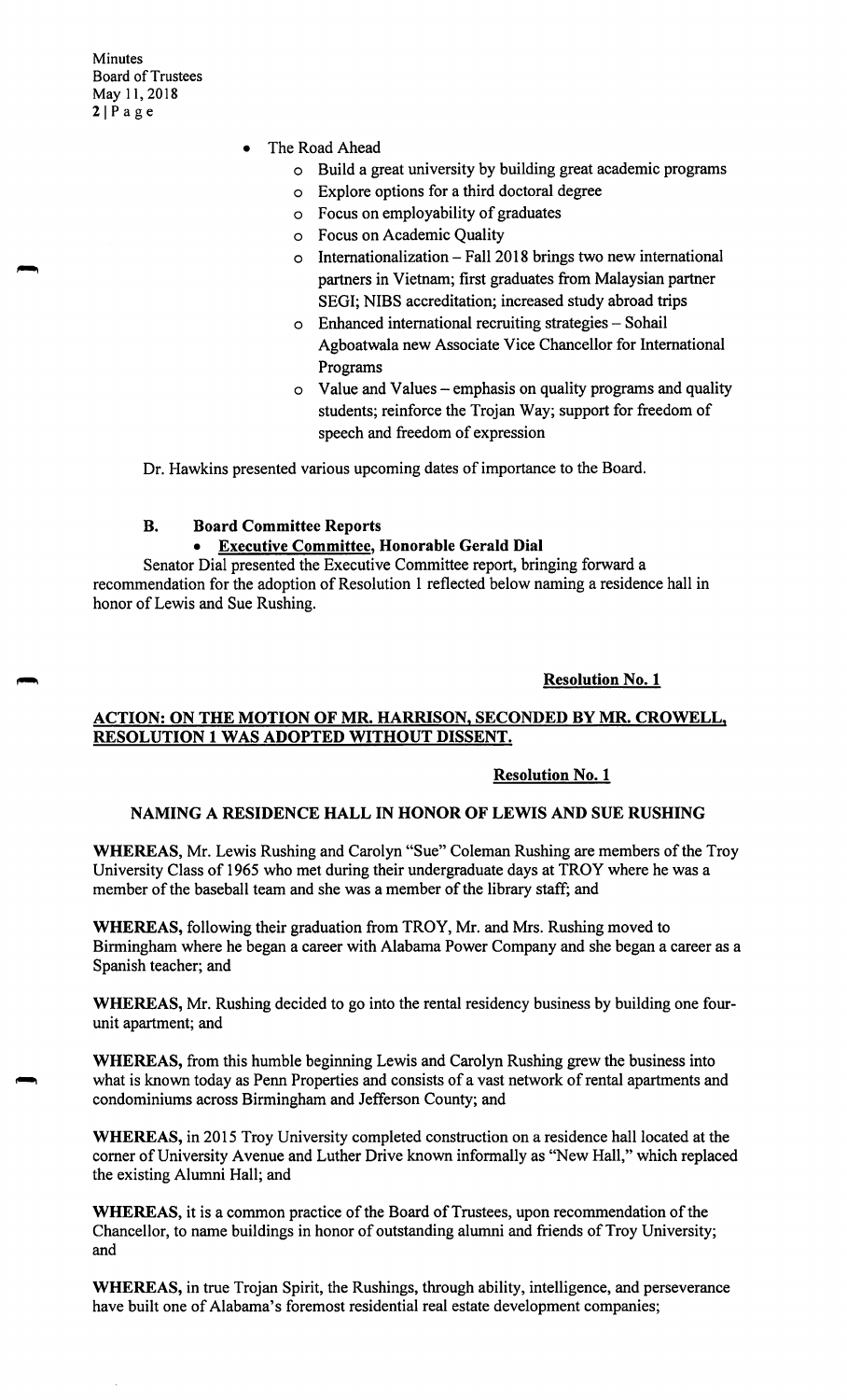Minutes Board of Trustees May 11, 2018  $3|Page$ 

**THEREFORE BE IT RESOLVED** that the residence building known colloquially as "New Hall" be named formally Rushing Hall to honor these outstanding Trojans' business success, their devotion to their alma mater and the reflected glory they have brought to Troy University, and that appropriate signage be constructed and placed on this residence hall.

### **Resolution No. 2**

Senator Dial then brought forward from the Executive Committee Resolution 2, honoring the memory of Mr. Frank S. Anderson and Dr. J.O. Colley.

#### **ACTION: ON THE MOTION OF DR. JOHNSON, SECONDED BY MR. HARRISON, RESOLUTION 2 WAS ADOPTED WITHOUT DISSENT.**

#### **Resolution No. 2**

## **HONORING THE MEMORY OF MR. FRANKS. ANDERSON AND DR. J.O. COLLEY**

**WHEREAS,** the late Mr. Frank S. Anderson and the late Dr. J.O. Colley were among the most prominent citizens and community leaders in the history of Troy, Alabama; and

WHEREAS, Mr. Anderson and Dr. Colley's civic engagement included steadfast support of Troy University; and

**WHEREAS,** their contributions were honored by naming each wing of Alumni Hall, a residence hall constructed in 1966, in their honor; and

**WHEREAS,** Alumni Hall was razed in 2014 to make way for a new residence building named Rushing Hall;

**THEREFORE BE IT RESOLVED** that appropriate signage be placed on Rushing Hall honoring the memory of Mr. Anderson and Dr. Colley, so that future generations may know of the contributions of these outstanding Trojans.

#### • **Academic Affairs Committee, Honorable Karen Carter**

Senator Dial recognized Mrs. Carter to bring the report of the Academic Affairs Committee. Mrs. Carter presented the report of the Committee, bringing forward Resolution 3 and Resolution 4.

Mrs. Carter stated that Resolution 3 bestows the Honorary Doctor of Laws Degree on Gov. Kay Ivey.

### **Resolution No. 3**

## **ACTION: ON THE MOTION OF MRS. CARTER, SECONDED BY MR. CROWELL, RESOLUTION 3 WAS ADOPTED UNANIMIOUSLY.**

#### **Resolution No. 3**

### **AWARDING THE HONORARY DOCTOR OF LAWS TO GOVERNOR KAY IVEY**

**WHEREAS,** the Honorable Kay Ivey, a native of Camden, has excelled in the diverse areas of education, finance, economic development, and public service; and

WHEREAS, on April 10, 2017, the Honorable Kay Ivey was sworn in as the 54<sup>th</sup> Governor of the State of Alabama; and

**WHEREAS,** Gov. Ivey's prior public service roles have included Reading Clerk of the Alabama House of Representatives and Assistant Director of the Alabama Development Office where she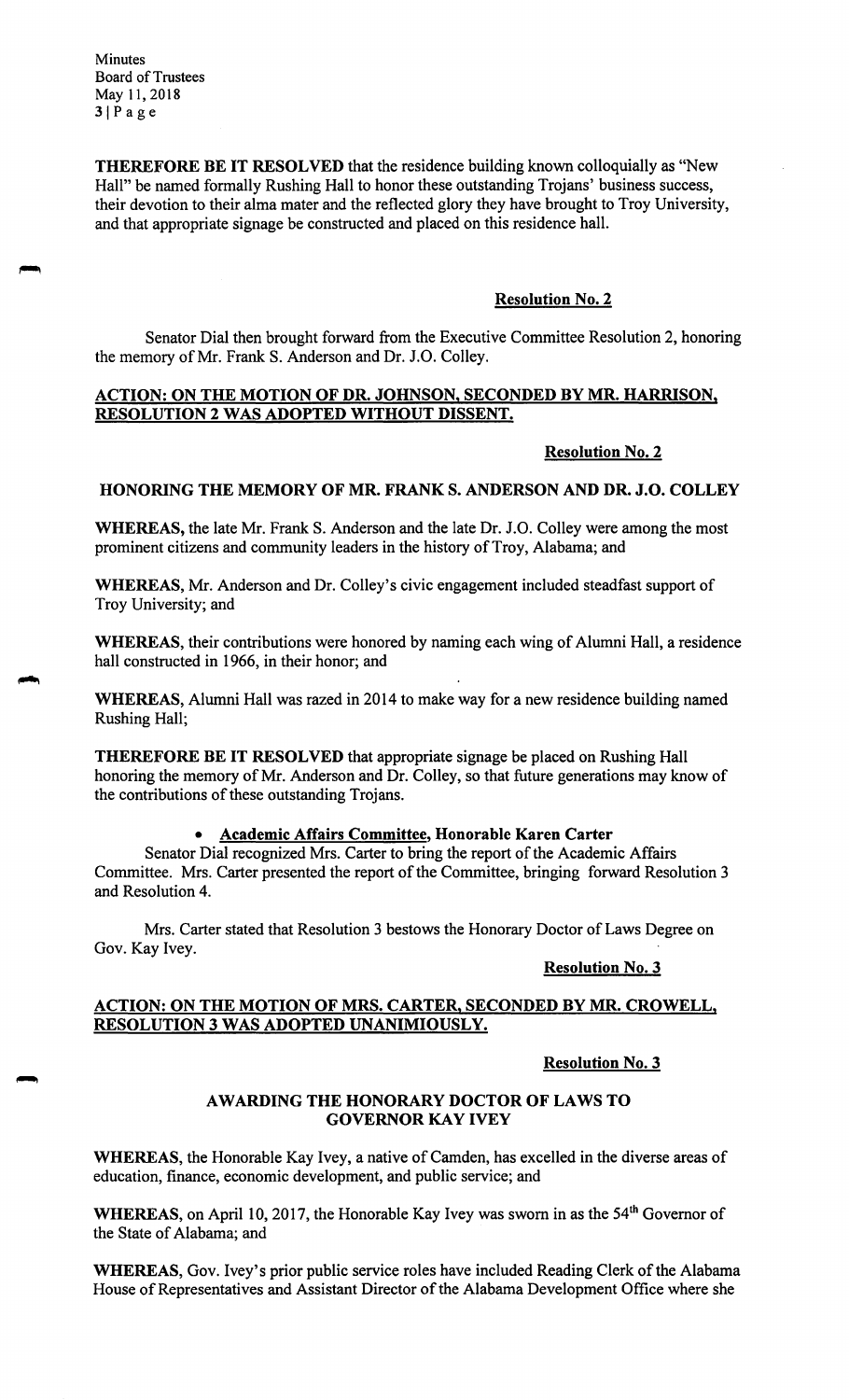Minutes Board of Trustees May 11, 2018  $4|Page$ 

worked tirelessly to promote job growth and economic prosperity for the citizens of Alabama; and

**WHEREAS,** in 2002, Gov. Ivey became the first Republican elected State Treasurer since the Reconstruction Era and was re-elected to that post in 2006; and

**WHEREAS,** in 2010 Gov. Ivey made history again as the first women Lieutenant Governor in Alabama history and was re-elected to that post in 2014; and

**WHEREAS,** Gov. Ivey's career has been marked by a devotion to the betterment of the citizens of the State of Alabama through many avenues of public service and has promoted these same ideals through continued involvement in the American Legion Auxiliary's Girls State program, of which she is the only alumna to serve as Governor;

**THEREFORE BE IT RESOLVED,** that the Honorable Kay Ivey be awarded the Honorary Doctor of Laws degree as a tribute to devotion to her home state and dedicated public service for setting a standard of excellence for all Trojans to emulate.

**BE IT FURTHER RESOLVED** that this degree be awarded on the occasion of Spring Commencement Ceremonies on the Troy Campus on May 11, 2018.

#### **Resolution No. 4**

Mrs. Carter introduced Resolution No. 4 relating making minor changes to the Faculty Handbook. The following action was taken.

## **ACTION: ON THE MOTION OF MR. CROWELL, SECONDED BY MR. OWEN, RESOLUTION 4 WAS ADOPTED WITHOUT DISSENT.**

Resolution 4 relates to changes in the Faculty Handbook.

## **APPROVAL OF THE TROY UNIVERSITY FACULTY HANDBOOK AMENDMENT**

**WHEREAS,** on the 28th of July, 2017, the Board of Trustees approved the official Faculty Handbook of Troy University; and

**WHEREAS,** this was an updated version of the 2016 Faculty Handbook; and

**WHEREAS,** the administration and faculty have identified changes and updates that are needed for timeliness and accuracy in an amended handbook; and

**WHEREAS,** the Chancellor's Cabinet has both reviewed and approved the amended Faculty Handbook; and

**WHEREAS,** the Faculty Handbook is available for review on the Troy University Web site at [https://trojan.troy.edu/employees/faculty/faculty-handbook/](https://trojan.troy.edu/employees/faculty/faculty-handbook),

**BE IT THEREFORE RESOLVED** that the Faculty Handbook of Troy University, of Aug. 1, 2017, is superseded by Faculty Handbook of Troy University as amended to be effective August 1, 2018 by action of the Board of Trustees on May 11, 2018.

#### • **Finance Committee, Honorable John Harrison**

Mr. Harrison provided a brief overview of the Committee's meeting, and thanked Mr. Higgins for his concern over the issue of tuition increases. Mr. Harrison thanked Dr. Bookout for his work in putting together a financial outlook that holds tuition increases to under three percent.

Mr. Harrison then recognized Dr. Bookout to provide a financial report to the Board. The following is a summary of Dr. Bookout's report.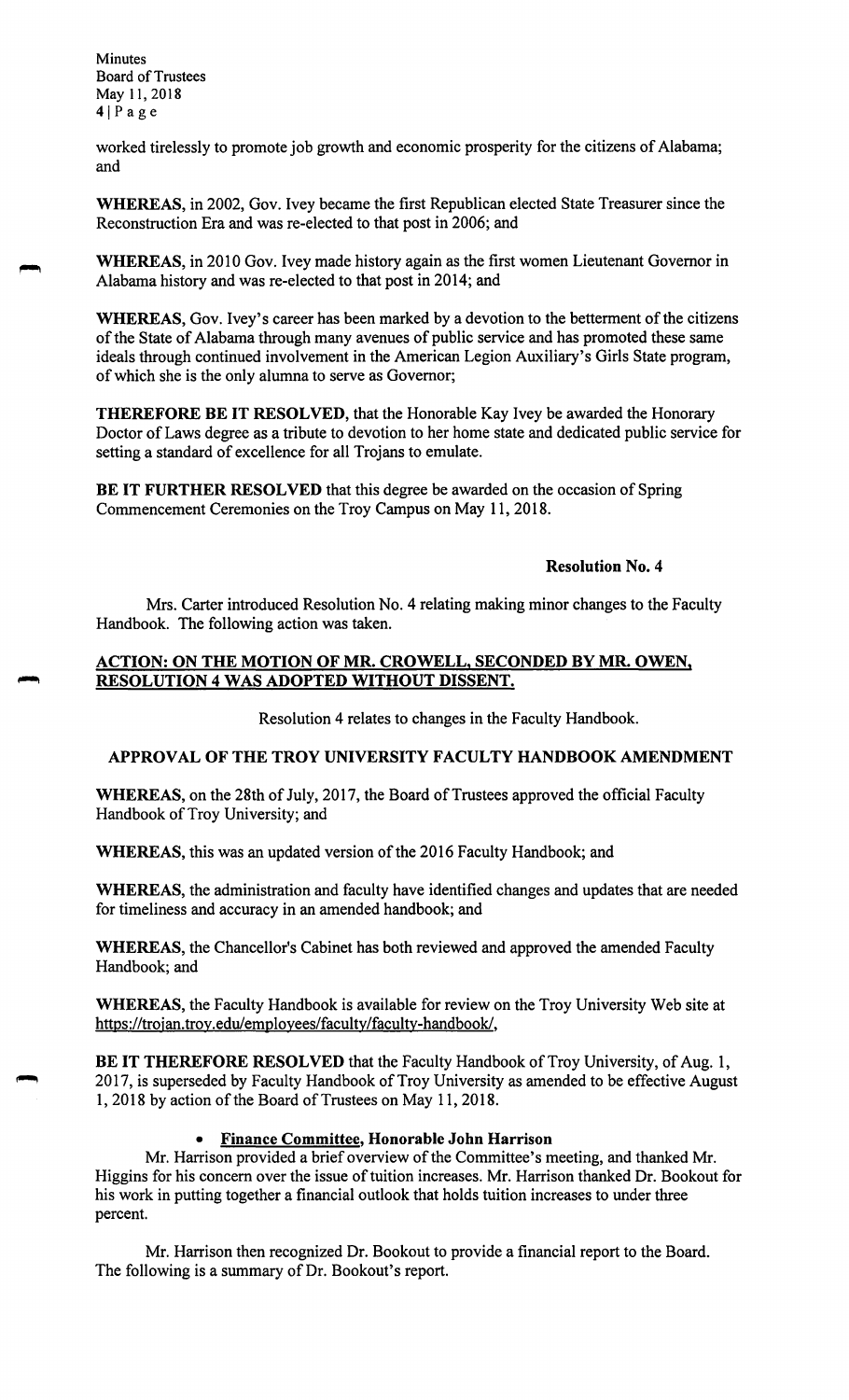Minutes Board of Trustees May 11, 2018 SIPage

- Enrollment Update
	- o Total enrollment up by .69 percent from Spring 2017 to Spring 2018 to 19,525 students; including increases in international (10 percent), online (4.35 percent) and Troy Campus (.21 percent).
	- o Credit Hour Production is slightly down but is trending up
- Tuition Rate Scenarios
	- o Dr. Bookout provided the Board a history and comparison of state appropriations as it influences tuition rates; study indicates that Troy University ranks  $12<sup>th</sup>$  of 13 state institutions in amount of state appropriations and that for each dollar of state funding, tuition and fees generate \$3 .12
	- o Tuition rate increases, transitioning from course fees to program fees by college and slight increase in housing fees will result in \$4,038,759 in new revenues
	- o Under the new rate structure, TROY will be eighth most affordable institution in the state.
- Funds held for investment
	- o FY 18 to date investments reflect a \$3,334,134 investment gain (9.3 percent annualized return), bringing total portfolio value to \$75,863,031.
- Facilities update
	- o Dr. Bookout briefed the Board on the status of projects under way, completed and in planning stages across the University.

## **Resolution No. 5**

Mr. Harrison then called for any questions regarding Dr. Bookout's report. He stated that the Finance Committee recommended increasing tuition in the specified amounts and fee structure. Mr. Harrison then moved for the adoption of Resolution 5.

## **ACTION: ON THE MOTION OF MR. HARRISON, SECONDED BY DR. JOHNSON, RESOLUTION 5 WAS ADOPTED WITHOUT DISSENT.**

## **Resolution No. 5**

## **CHANGING THE TUITION RATES AND FEE STRUCTURE**

**WHEREAS,**Troy University received level funding for state appropriations in fiscal year 2018, and is expecting to receive an increase of \$2.2 million for the fiscal year 2019; and

WHEREAS, Troy University's appropriation from the State of Alabama totals 22% of its operating budget and because this results in a lack of equitable funding from the State, compared to other State Universities, Troy University has become a self-reliant, self-funded and tuition driven institution. Only through good stewardship of its resources, sound financial management, and its entrepreneurial spirit has it been able to not only sustain itself but advance its mission; and

**WHEREAS,**Troy University's current tuition structure is as follows; and

- 1. Undergraduate per credit hour tuition \$316
- 2. Graduate per credit hour tuition from \$417
- 3. TROY Online tuition undergraduate per credit hour tuition \$250 In-Class; \$338 On-Line
- 4. TROY Online tuition graduate per credit hour tuition \$330 In-Class; \$494 On-Line

**WHEREAS,**Troy University's current fee structure is as follows; and

- 1. Student dining fee of \$275 per term for Troy campus students taking 9+ cr. hr.'s (unless all 9 are online)
- 2. General Fee \$42.00 per credit hour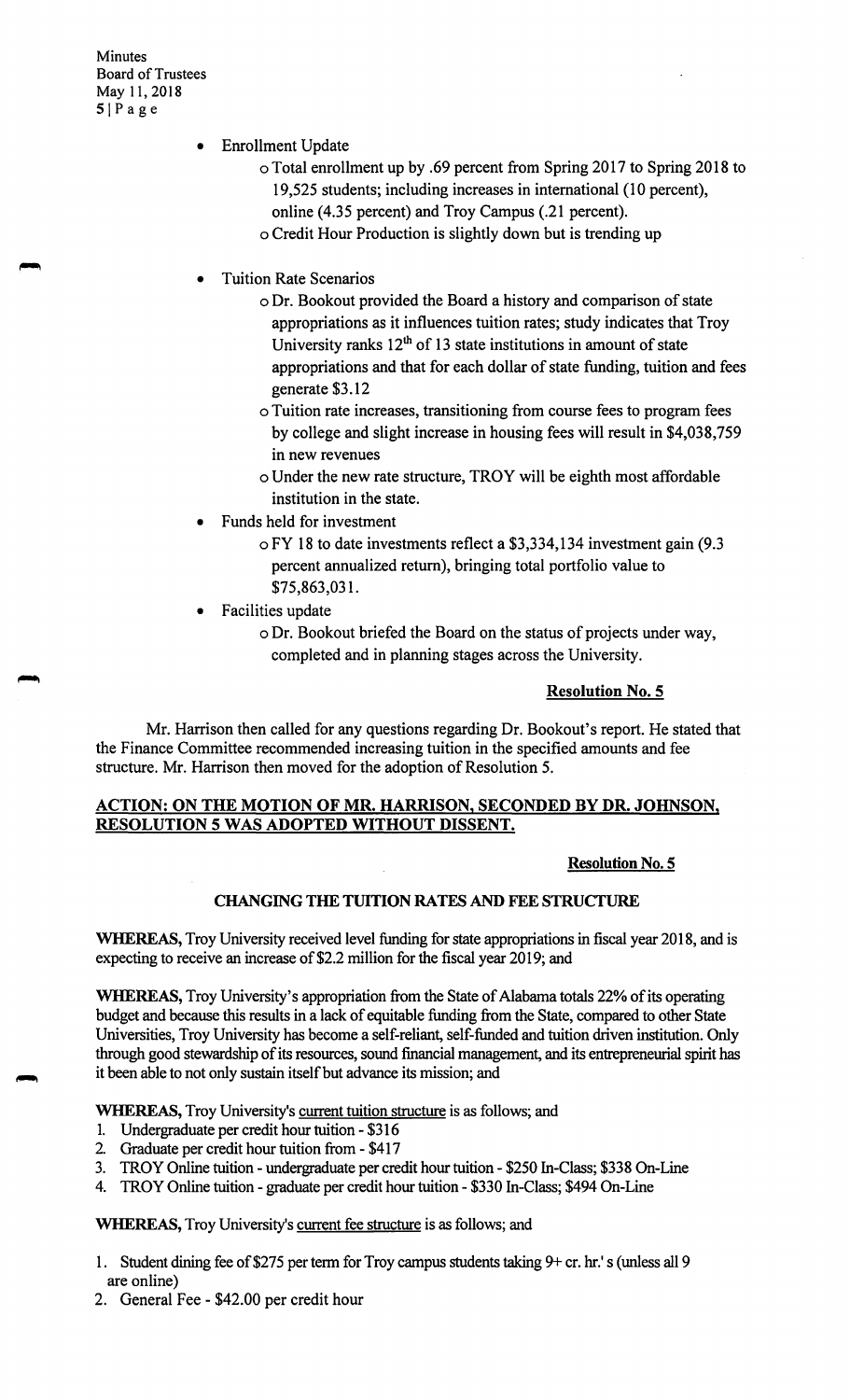Minutes Board of Trustees May 11, 2018  $6|Page$ 

**WHEREAS,** Troy University's proposed tuition structure is as follows; and

- 1. Undergraduate per credit hour tuition \$325
- 2. Graduate per credit hour tuition from \$425
- 3. TROY Online tuition undergraduate per credit hour tuition \$250 In-Class; \$338 On-Line
- 4. TROY Online tuition graduate per credit hour tuition \$330 In-Class; \$494 On-Line

**WHEREAS,** Troy University's proposed fee structure is as follows; and

- 1. Student dining fee of\$275 per term for Troy campus students taking 9+ er. hr.'s (unless all 9 are online)
- 2. General Fee \$42.00 per credit hour

**THEREFORE, BE** IT **RESOLVED BY THE BOARD OF TRUSTEES** that Troy University proposes to increase the tuition and fee structure, as proposed, with the understanding that the Chancellor is authorized to set the final rate, not to exceed the above approved tuition rates, at some date after the legislative budget process is final.

### **Resolution No. 6**

Mr. Harrison brought forward Resolution 6 pertaining to supplemental retirement plans. Mr. Harrison moved the adoption of Resolution 6.

## **ACTION: ON THE MOTION OF MR. HARRISON, SECONDED BY MRS. CARTER, RESOLUTION 6 WAS ADOPTED WITHOUT DISSENT.**

#### **Resolution No. 6**

### **APPROVING RESTATEMENTS AND UPDATES TO SUPPLEMENTAL RETIREMENT PLANS 403(b) and 457(b)**

**WHEREAS,** The Board of Trustees of Troy University hereby certify that the following resolutions were duly adopted by the Company on May 11, 2018, and that such resolutions have not been modified or rescinded as of the date hereof:

**BE IT RESOLVED,** that Amendment Number Two effective October 1, 2016, to the Troy University 403(b) Plan Adoption Agreement and the Loan Program effective October 1, 2016, presented at this meeting are hereby approved and adopted and that the Chancellor and his administrators with the authority to administer the plans for the University employees as stated in each plan are hereby authorized and directed to execute said documents in accordance with University policies, and in accordance with IRS rules and regulations governing such plans;

**BE IT FURTHER RESOLVED,** that Amendment Number One effective January 1, 2016, to the Troy University 457(b) Plan and Adoption Agreement and the Loan Program effective January 1, 2016, presented at this meeting are hereby approved and adopted and that the Chancellor and his administrators with the authority to administer the plans for the University employees as stated in each plan are hereby authorized and directed to execute said documents in accordance with University policies, and in accordance with IRS rules and regulations governing such plans.

### • **Student Affairs Committee, Honorable Lamar P. Higgins**

Senator Dial recognized Mr. Higgins to present the Student Affairs Committee report, and recognized Army 2<sup>nd</sup> Lt. Ashli Morris. Mr. Higgins congratulated Ms. Morris, outgoing SGA President. Dr. Johnson was recognized to provide the Committee Report.

#### **Resolution No.** 7

Mr. Johnson briefed the Board on the Committee meeting, and brought forward Resolution 7, Commending outgoing SGA President Ashli Morris.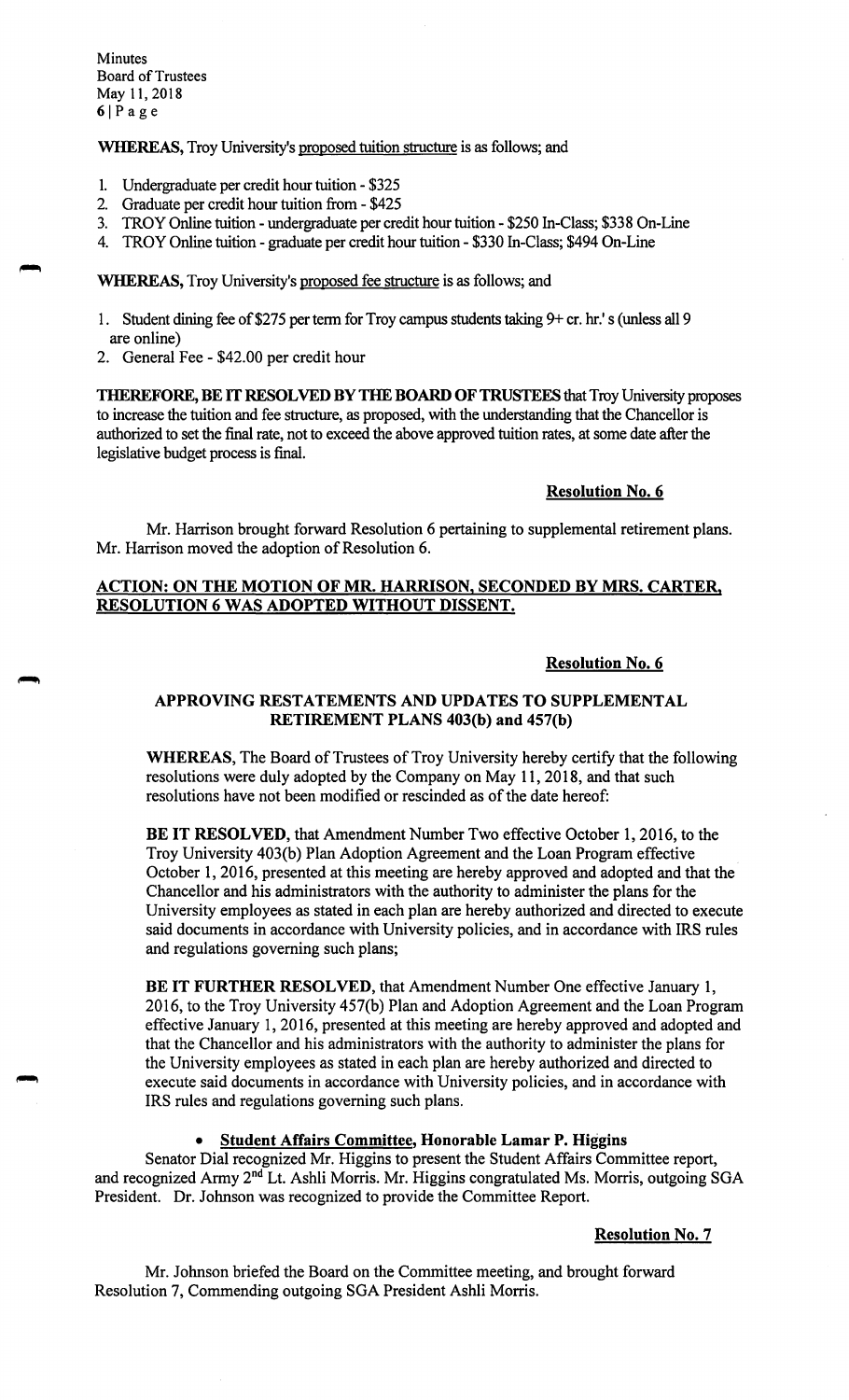**Minutes** Board of Trustees May 11, 2018  $7|P$ age

Mr. Johnson yielded the floor to Ms. Morris for comments. Ms. Morris provided thanks to the Board for her opportunity as a student and as SGA President.

Mr. Johnson then moved for adoption of Resolution 7 by acclamation.

## **ACTION: ON THE MOTION OF ACCLAMATION BY DR. JOHNSON, RESOLUTION**  7 **WAS ADOPTED.**

### **Resolution No.** 7

#### **COMMENDING ASHLI MORRIS FOR HER SERVICE AS SGA PRESIDENT**

**WHEREAS,** Ashli Morris served as President of the Troy University Student Government Association for the 2017-2018 academic year; and

**WHEREAS,** Ms. Morris has shown outstanding leadership qualities and has played an integral role in the progress of Troy University; and

**WHEREAS,** Ms. Morris's administration was marked by her devotion to serving as a passionate advocate for the student body she represented; and

**WHEREAS,** Ms. Morris worked closely with senior administration to help solidify the vision for a new student fitness center on the Troy Campus; and

**WHEREAS,** under Ms. Morris' leadership, the SGA enhanced its online voting system, leading to record numbers of students participating in the most recent elections; and

**WHEREAS,** Ms. Morris has done an outstanding job of representing the student body on the Board of Trustees, among the faculty and staff and in the greater community; and

**WHEREAS,** Ms. Morris's term as SGA President came to an end during spring semester 2018, and

**WHEREAS,** Ms. Morris career plans include serving as an officer in the U.S. Army, continuing a long and rich tradition of Trojans in service to our great nation;

**THEREFORE BE IT RESOLVED,** that the Board of Trustees hereby recognizes Ms. Ashli Morris for hard work and exemplary leadership of the Student Government Association and wishes her the best for future success.

Continuing the Committee report, Dr. Johnson then recognized the incoming SGA President, Mr. Gus McKenzie, to make brief remarks to the Board.

Mr. McKenzie extended his thanks to Board, and provided an update of ongoing SGA initiatives, including the expansion of international student representation in the SGA Senate.

#### **Resolution No. 8**

Dr. Johnson then brought forward Resolution 8, commending the service of Dr. John Dew, Senior Vice Chancellor for Student Services, on the occasion of his retirement.

### **ACTION: ON THE MOTION OF DR. JOHNSON, SECONDED BY MR. HIGGINS, RESOLUTION 8 WAS ADOPTED.**

**Resolution No. 8** 

## **COMMENDING DR. JOHN R. DEW FOR SERVICE TO TROY UNIVERSITY**

**WHEREAS,** Dr. John R. Dew joined the Troy University family in 2007, and serves currently as Senior Vice Chancellor for Student Services and Administration; and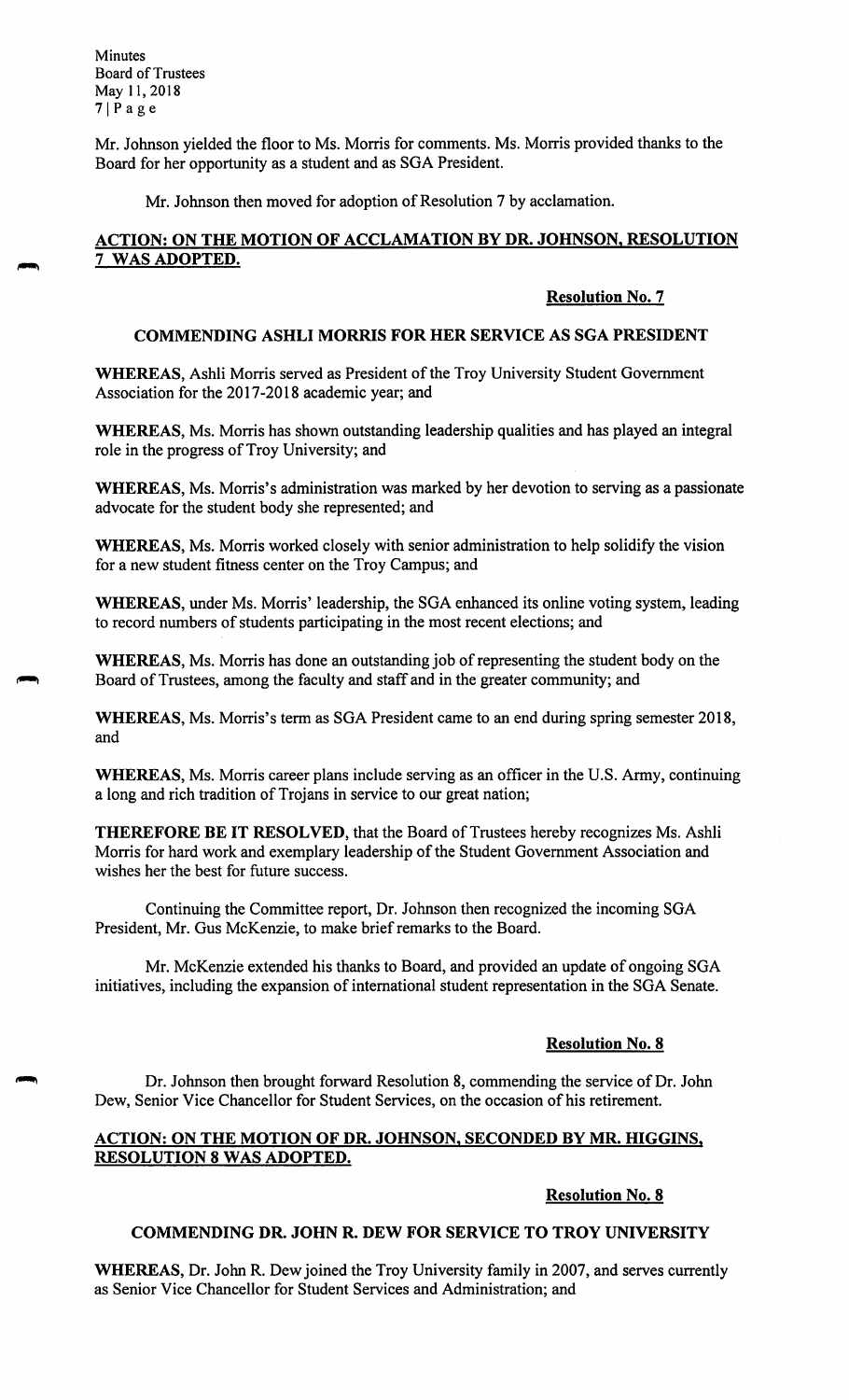- **WHEREAS,** Dr. Dew's contributions to Troy University have been many and varied, to include:
	- Leading teams that conducted a 10-year Southern Association of Colleges and Schools Commission on Colleges reaffirmations, a Level Changes to doctoral status, and a successful five-year review,
	- Development of the University's five-year strategic plan,
	- Led Troy University's teams that won Level I and Level II recognition in the Alabama Quality Award Program.·
	- Was instrumental in several major student service initiatives, such as the establishment of 101 ELITE Men and ELITE Women, a leadership program for African-American students, implementation of a university-wide set of behavioral expectations called the Trojan Way, introducing student-policing on the Troy Campus, and transitioning all TROY campuses to tobacco-free, and
	- Planning and construction of a 400-bed residence hall and planning the construction of a new student fitness center; and

**WHEREAS,** Dr. Dew has served as a tireless advocate on behalf of all students, thus continuing a tradition of providing a "culture of caring" at TROY; and

**WHEREAS,** Dr. Dew has been an effective leader and mentor to those under his charge; and

**WHEREAS,** Dr. Dew will retire from Troy University on July 1, 2018;

**THEREFORE BE IT RESOLVED** that the Troy University Board of Trustees hereby extends this expression of thanks and appreciation to Dr. John R. Dew for his outstanding service to Troy University on the occasion of his retirement.

Following the Committee report, the Board presented a gift basket to Dr. Dew.

### • **Athletic Policy Committee, Honorable Allen Owen**

Senator Dial then recognized Mr. Owen, who in tum asked Director of Athletics Jeremy McClain to provide a report from the Athletics Department.

Mr. McClain recapped Spring sports accomplishments, and academic progress. The following is a summary of his report.

> Annual giving is up to \$1.5 million; Warrior Fund up 40 percent since 2014 ( over \$1 million) Troy Sports Property up over \$1 million. Licensing grown from 18 retailers to over 30 retailers.

Mr. McClain briefed the Board on contract negotiations with Adidas that will bring \$2.3 million if maximized.

Mr. McClain then briefed the board on the upcoming football season and provided a brief update on the North End Zone project. Sept. 1 is projected date for a dedication ceremony.

Dr. Johnson commented on a media story on TROY baseball, commending the program.

Mr. Owen asked for clarification on 2019 football schedule.

Mr. McKenzie stated a special emphasis on the South Alabama game to have students present at the game in Mobile.

Dr. Hawkins brought forward a discussion of the Sunbelt baseball tournament moving to Montgomery in a five-year deal. Mr. McClain briefed the board on baseball operations and the tournament move. A general discussion followed.